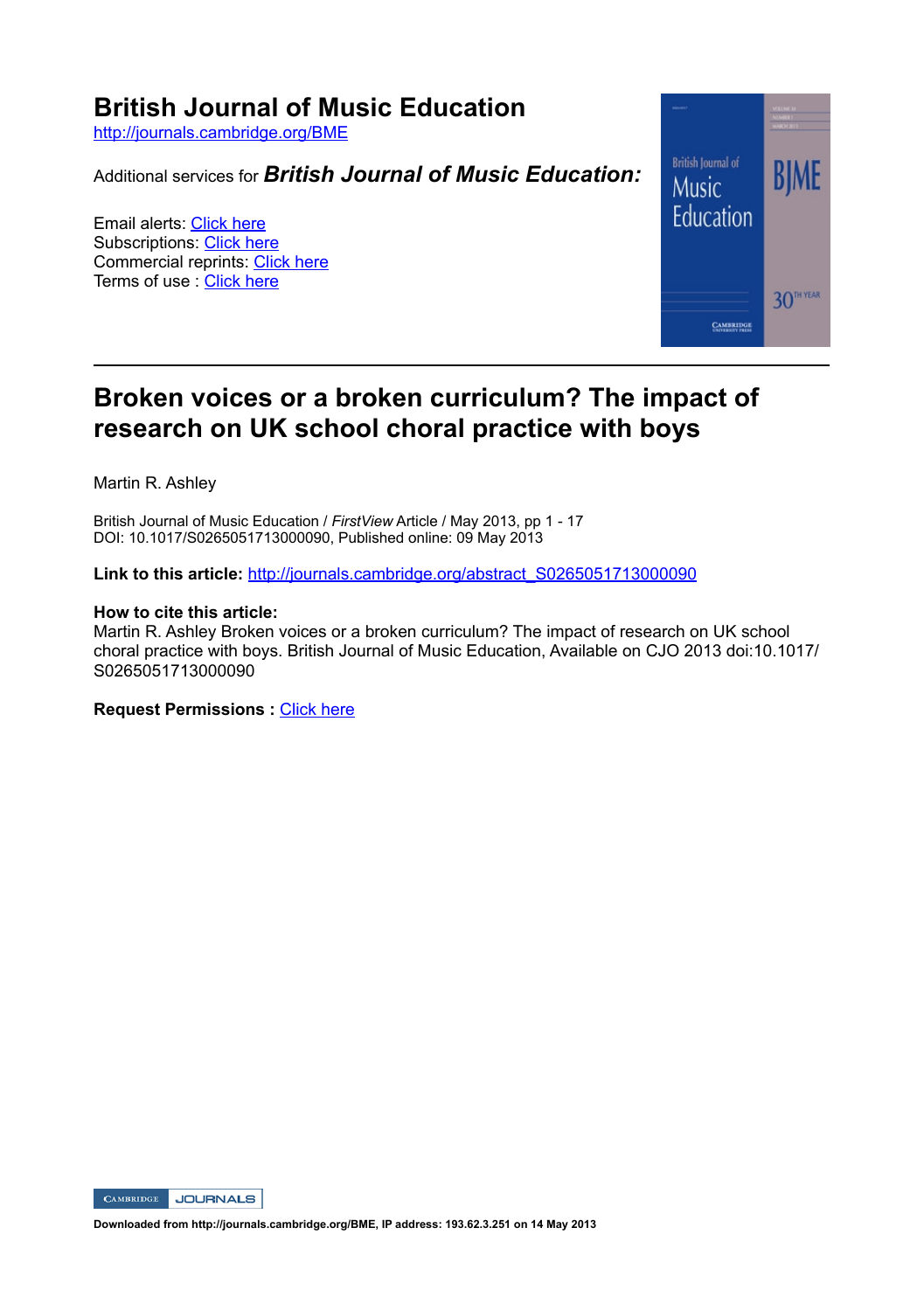# Broken voices or a broken curriculum? The impact of research on UK school choral practice with boys

## **Martin R. Ashley**

Faculty of Education, Edge Hill University, St Helen's Road, Ormskirk L39 4QP, Lancashire, UK

ashleym@edgehill.ac.uk

Work such as that of John Cooksey on boys' changing voices has influenced choral practice in the USA and in certain UK youth choirs, but has hitherto had little impact in UK schools where many teachers continue to believe that boys' voices 'break'. Different practices are found across the independent and maintained sectors of secondary education. The former draws on the choral tradition associated with cathedral music. The latter tends, with notable exceptions, to subscribe to the populist media view that 'boys don't sing' or that singing by boys is individualised and the exceptional result of 'X Factor' style talent shows. In neither case is there much evidence of <sup>a</sup> systematic attempt to apply research findings to develop <sup>a</sup> structured programme of vocal development for boys in early adolescence. The paper examines case studies of different choral practice in schools where boys do sing, but as the result of enthusiastic teachers working in isolation rather than <sup>a</sup> systematic, research-based approach to boys' singing development.

## **Introduction**

A generously funded National Singing Campaign ('SingUp') is drawing to a close in UK primary schools. In spite of this, however, a large numbers of boys on entry to secondary schooling express a resistance to singing. This is well known and has often been discussed (Harrison, 2009; Welch et al., 2009). Rather than engage with research that addresses the problem, many schools have seemed content to be buoyed along by a whole new genre of popular television that is based upon media exploitation of the phenomenon. For example, the young conductor Gareth Malone has achieved folk hero status through a series of 'reality TV' shows about reluctant choirs. The Choir, Boys Don't Sing (Isaacs, 2006) has encouraged a style of reporting that oversimplifies a far more complex and nuanced picture but is typical of the new orthodoxy in popular discourse to homogenise 'all boys' as non-singers.

The most difficult time for boys' singing is arguably between the ages of 11 and 14. For most boys in English government-funded schools (referred to below as 'state maintained'), eleven is the age of transfer from primary to secondary school, though not the age, for the majority of boys, at which the changes of puberty might signal a new start to singing. This rite of passage can be, for girls as well as boys, a time to put behind them the 'babyish' activities of primary school, which can include singing together in chorus (as opposed to solo or small band) if the transition is not handled carefully. Welch et al. (2009) report on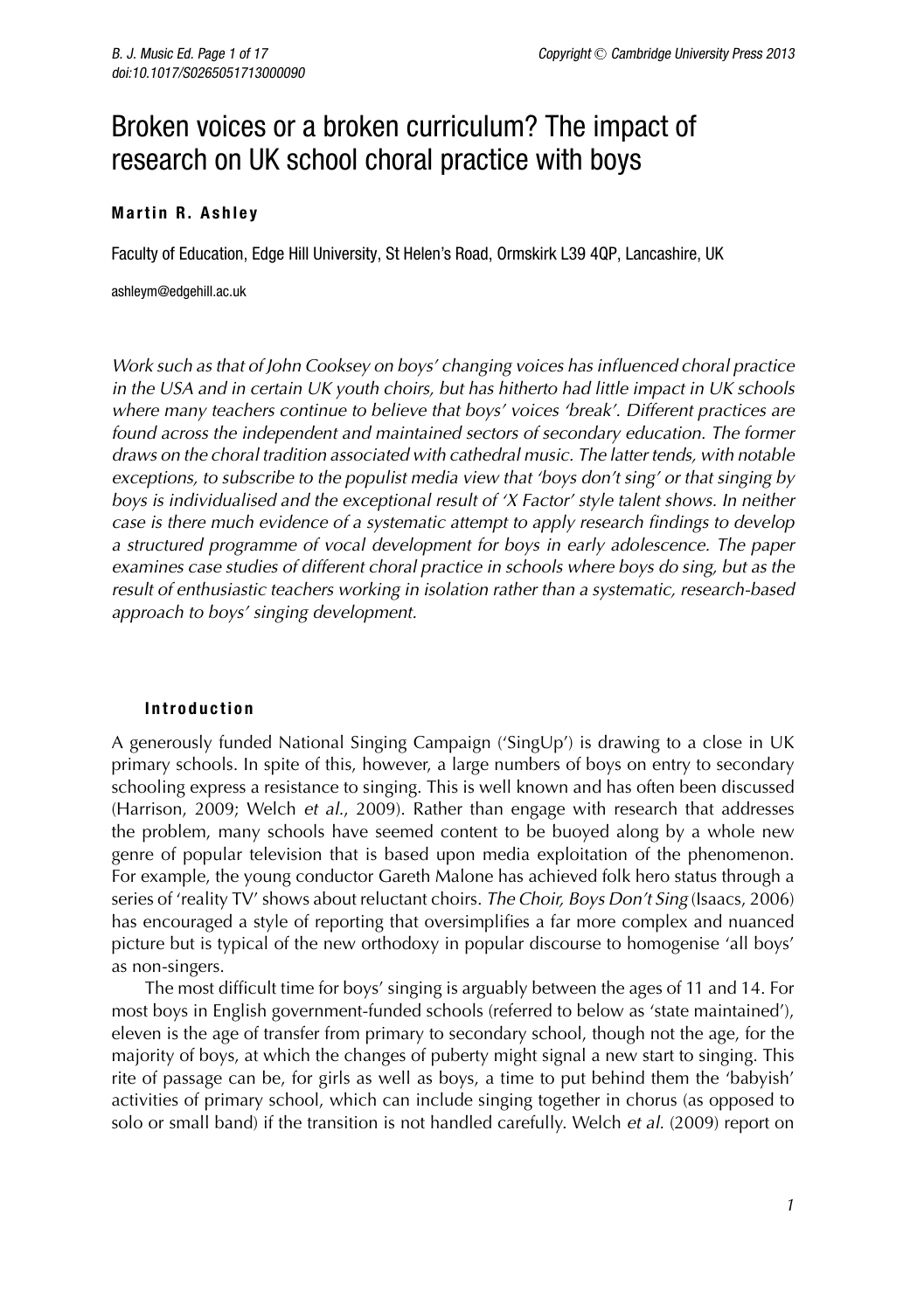a growing disillusionment with songs chosen by teachers for the class to sing (the 'school song') at this time. For boys, however, there is the considerable extra difficulty of a voice that becomes increasingly unpredictable and difficult to manage towards the end of Y7 and throughout Y8 and Y9. This can often be both a source of embarrassment and a sign of male incompetence relative to females that boys find difficult (Joyce, 2005; Ashley, 2010). Boys' fear of feminine competence is often underestimated (Jackson, 2003) and singing is one of their most vulnerable areas (Willis & Kenny, 2008).

In this paper, evidence is presented that in spite of all this, some boys aged between 11 and 14 do sing, sometimes in large numbers. Certain schools stand out as exceptional cases. This may be connected to the point made by both OFSTED and the Henley report. Secondary music teachers continue to work in isolation. The systematic application of relevant knowledge gained through research and the exchange of knowledge may well be a casualty of this (OFSTED, 2009; Henley, 2011). The present paper offers an exploration of the apparent consequences of this for boys' singing during Key Stage Three (11–14 years of age) on the basis of the author's engagement with 25 secondary schools.

## **Does singing matter?**

The perceived importance of school singing in the UK has been given a significant boost through the willingness of the 1997–2010 New Labour government to fund in its latter years the £40m National Singing Programme for Primary Schools (SingUp). The fact that the Conservative-led coalition government elected during 2010 has provided a further £4m of funding at a time of unprecedented and draconian cuts in national spending is in some ways an even more remarkable testament to the importance attached to school singing. This is reiterated further by the Henley Review of Music Education which makes the importance of singing second in its list of 36 recommendations. According to Henley:

For many children, learning to sing is the beginning of their Music Education. However, it is something that should be part of their school lives until they are at least 14 years old and is currently included as a statutory requirement.

(Henley, 2011, author's emphasis)

This endorsement of singing also makes sobering reading on reflection for two reasons. First, it is the case that both Henley and the National Curriculum call for singing up to the end of Key Stage Three (14 years of age in English schools). The National Singing Programme has been concerned only with primary schooling, Key Stages One and Two (up to 11 years of age in English schools). Second, the implicit assumption that when the word 'children' is employed, all children are intended is a fair one to make. In other words, all boys as well as all girls aged between 11 and 14 experience regular singing as part of their school lives. It is at this point that the aspirations and rhetoric of the Henley Review sharply part company with a picture that has been reported by research over a long period (Grace, 1916; Damson, 1936; Viggiano, 1941; Winslow, 1946; Forucci, 1957; Koza, 1992; Hanley, 1998; Ashley, 2008a).

A recent report by the UK schools inspectorate OFSTED spelt out that the vital 11–14 years in boys' vocal development are the least well served in UK schools (OFSTED, 2009).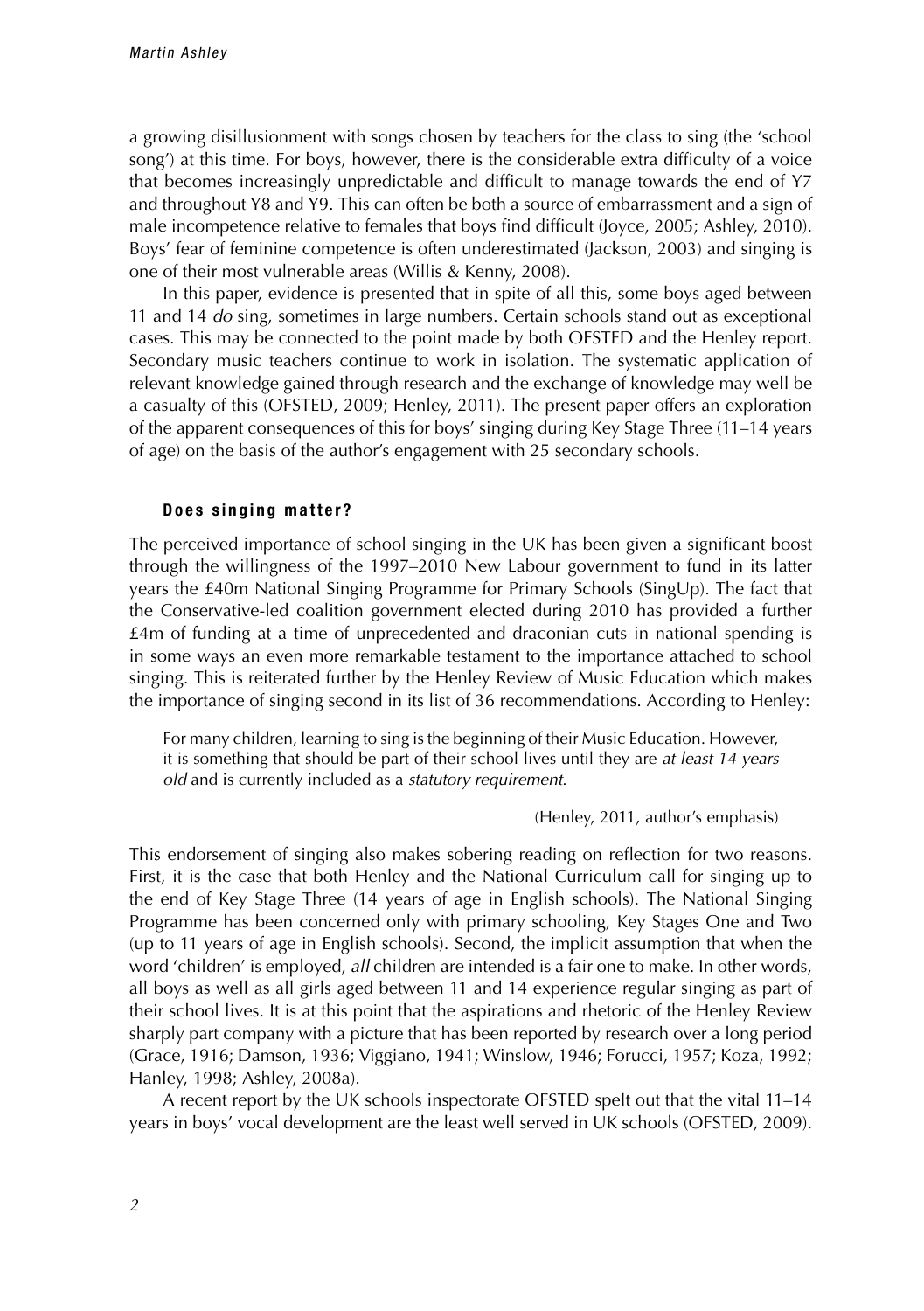| Stage          | Mean<br><b>ASFF</b> | <b>ASFF Range</b> | Tessitura       | Full range          | Quality                                                                                |
|----------------|---------------------|-------------------|-----------------|---------------------|----------------------------------------------------------------------------------------|
| $\overline{0}$ | 259                 | $220 - 260$       | D4-C5 (seventh) | $A3 \rightarrow F5$ | Full, rich soprano. The<br>'pinnacle of<br>development'                                |
| 1              | 226                 | $220 - 247$       | $B3-G4$ (sixth) | $A3-D5$             | Breathy, strained upper<br>range; little resonance or<br>'body' in lower range         |
| $\overline{2}$ | 210                 | 196-233           | $A3-F4$ (sixth) | $E3-C5$             | Loss of agility, falsetto<br>emerges, uniquely<br>beautiful and rich if in<br>range    |
| 3              | 186                 | 175-185           | $F3-D4$ (sixth) | $D3-A4$             | Evolution of modal register<br>into baritone range,<br>retention of stage 2<br>quality |
| $\overline{4}$ | 151                 | $131 - 165$       | $D3-A3$ (fifth) | $A#2-D#4$           | Light and husky,<br>approximating<br>mid-baritone, difficulties<br>with 4ths and 5ths  |
| 5              | 120                 | $110 - 139$       | C3-B3 (seventh) | $<$ A2–D4           | Body, resonance and<br>power increase, agility<br>recovered, adult qualities<br>emerge |

Table 1 Summary of Cooksey's 'eclectic' scheme

At that very stage of education when boys' singing needs the most support few teachers seem to possess the knowledge necessary for success. According to the OFSTED report:

Teachers in the music department of an otherwise effective school highlighted the problem seen elsewhere. They did not know how to engage boys in vocal work when their voices changed, they wrongly referred to them as breaking. (OFSTED, 2009, p. 22, author's emphasis)

In spite of the ready availability of research on adolescent voice change (for girls as well as boys), the author's own experience confirms OFSTED's observation. The term 'break' was used almost universally by boys, teachers and choir directors consulted in the present research. OFSTED's confidence that it is wrong to refer to boys' voices 'breaking' is probably attributable in some measure to the work of John Cooksey, in particular a discussion of the issue published in 1993 (Cooksey, 1993). Cooksey's 'eclectic' scheme is well known in the research literature (Table 1).

Cooksey was by no means the first to propose a staged scheme such as this. Stubbs (1888) and Finn (1932) discuss similar ideas. Solutions to the problem of voice change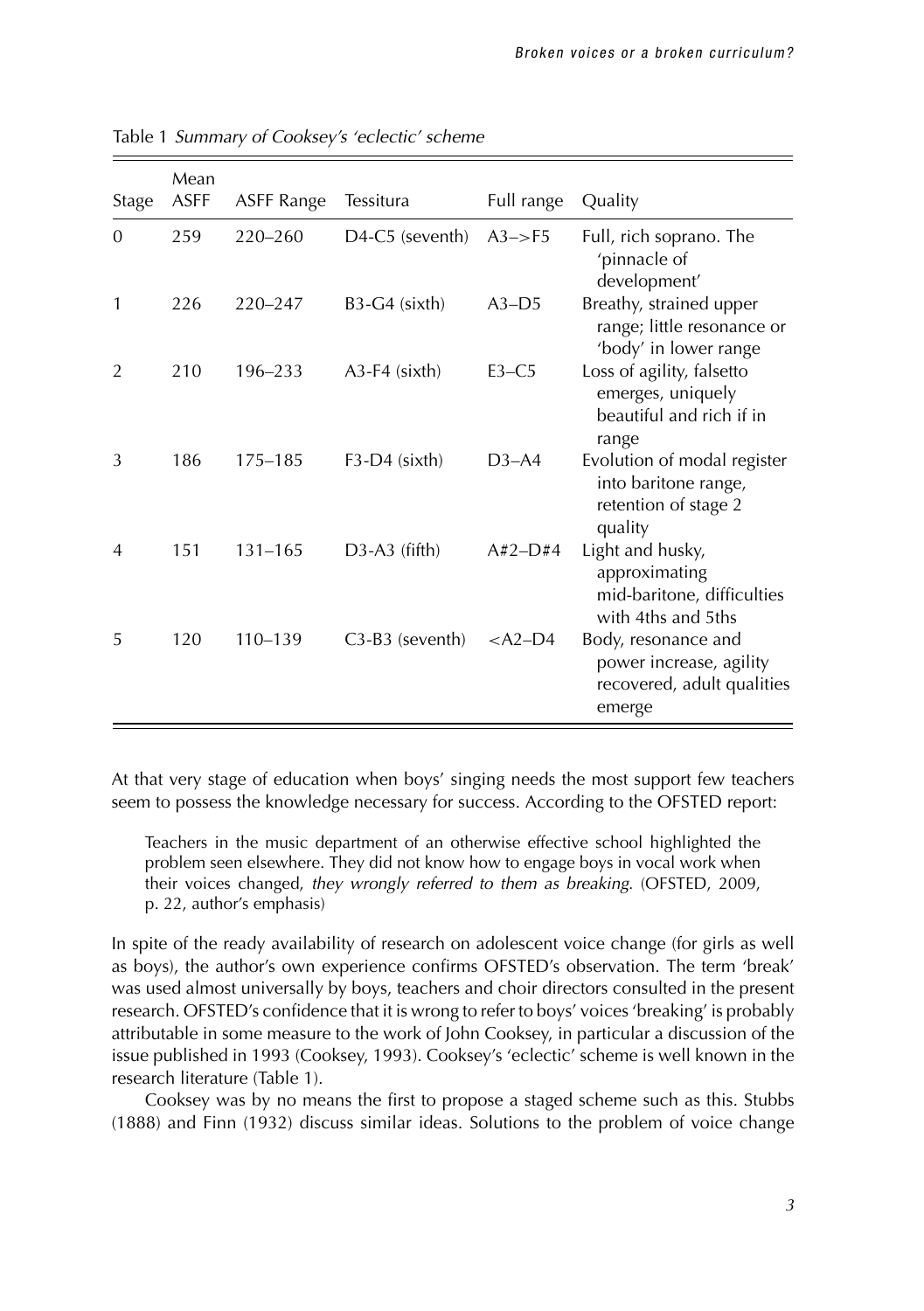have been sought and offered for well over a century. The 'Cambiata plan' advocated by Cooper is based on similar principles. Sassi (2009, p. 9–10) has helpfully summarised the position, identifying three opposing approaches:

- School A. Originating with the work of McKenzie (1956), this school believes that the voice changes slowly and predictably in a staged series of descending ranges, during which time tessitura contracts.
- School B. Originating with the work of Swanson (1961), this school believes that the voice may change quickly or slowly in a less predictable manner. The vocal history or ontogenesis is not the same for every boy.
- School C. Described by Phillips (1996) as the 'English choirboy school', this school believes that boys should sing in the 'upper voice' for as long as possible and then stop completely for a period of rest and adjustment.

Sassi does not mention the increasingly widely recognised work of Henry Leck who argues in favour of an expanded range during the time a boy begins to access his future adult voice but retains much of his former treble register (Leck, 2009). Any diligent practitioner studying such potentially conflicting solutions offered might reasonably be confused. For reasons that are hard to understand, however, this appears not to be the problem. The issue is that there is often no engagement at all with any of these approaches. Given the relatively tiny number of boy trebles still singing in church choirs, it is curious that the choral practice engendered there seems still to be the default position: boys sing in the same range as girls until their voices 'break' and then stop altogether.

## **Should the voice be rested? – An old argument**

If practitioners are to turn to research, the question of which research thus arises. Cooksey's scheme (Cooksey, 2000) seems currently to have achieved pole position and is now cited almost universally in the academic literature on boys' voices. It has found its way into practical handbooks such as the Voice for Life of the Royal School of Church Music and receives regular endorsement from the research community (Willis & Kenny, 2008; Killian & Wayman, 2010 are recent examples). Barham & Nelson (1991), in a practitioner handbook, acknowledge Cooksey's work but suggest that four rather than six stages are more practical for work in the classroom. The appeal of Cooksey's work is probably the accuracy with which it describes the changes that do happen to boys and there is little doubt that successive generations of researchers and interpreters have found these helpful as well as accurate.

Cooksey disliked the term 'breaking' (Cooksey, 2000). His views amount to the proposition that a deficit model which positions boys as being in possession of a broken or defective vocal apparatus at a time when they are hypersensitive to their voices is about the worst thing possible. This debate too is an old one. A school of thought traceable back to Manuel Garcia (1805–1906), reputedly the first investigator to observe the vocal 'cords' with his newly invented mirror laryngoscope, argues that a boy should not sing at all for a while once his voice 'breaks'. The celebrated Welsh tenor, Stuart Burrows, once spectacularly and publicly gave such advice to the 14-year-old boy singing star Aled Jones (Pope, 1985). The opposing school of thought, which can be traced back via a lineage in the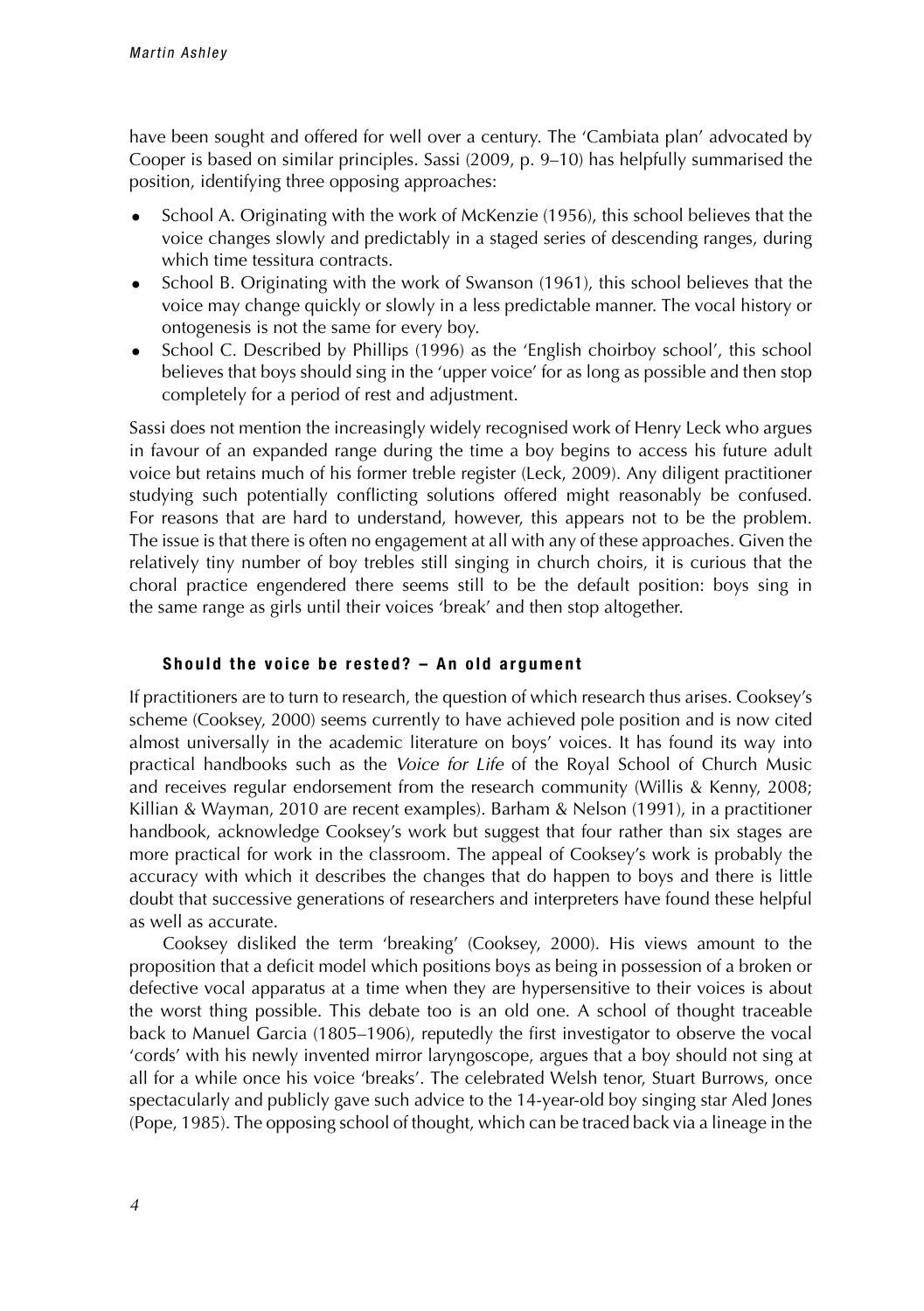UK of Herbert Wiseman to the laryngologist Sir Morrell McKenzie (1837–1892), maintains that boys can and should sing through voice change in a series of progressively descending temporary registers (Spurling, 1928; Mellalieu, 1935; Cooper & Wikstrom, 1962; Cooksey, 2000). Cooksey clearly writes in this latter tradition, the key point being that it is only through a positive approach to the changing voice that boys' interest in singing can be maintained across Key Stage Three into Key Stage Four.

In spite of the logic of such arguments, it is contended in this paper that although Cooksey's work regularly receives endorsement it has had no more impact on pedagogical practice in UK secondary schools than the various schemes that have preceded it. The argument has additional potency in the UK where such practices in the independent and state-maintained sectors of education often differ. This was noted in 1963 by Irvin Cooper. Cooper was professor of music at Florida State University from 1950 to 1970. During his period as supervisor of music for the Montreal education system he became particularly interested in the non-participation of young adolescent boys. His research led him to formulate the Cambiata concept, which is also based on the principle of singing through voice change in a gradually descending range. During a study tour of the UK in 1962, he reported himself as being in awe of the public schools and cathedrals where he found choral singing 'amongst the finest in the world' (Cooper, 1964: 12). He found himself in disagreement, however, with a then prevailing view amongst public school masters and cathedral organists who declared the voice to be 'useless' from the time it 'broke' to maturation in the early 20s. He was also distressed by what he found in the state-maintained schools – widespread ignorance of boys' voices, either no singing at all or a range of inappropriate vocal practices and a complete lack of any systematic training to address the problem.

This was before the UK had a National Curriculum. In 1988, such a curriculum was introduced and with it the statutory requirement for singing to be taught across Key Stages One, Two and Three. The approach adopted was one of linear progression which seemed to assume that children's vocal development proceeded along much the same lines as their mathematical development. In 1998, Cooksey & Welch published a significant critique of this curriculum (Cooksey & Welch, 1998) in which it was pointed out that the linear progression model espoused paid little heed to the considerable and individually idiosyncratic disruptions to vocal functioning experienced by boys and girls during early adolescence. It would seem to be not unreasonable to question what had changed between 1964 and 1988 other than the introduction of an apparently poorly informed piece of curriculum legislation which gave official sanction to teachers' ignorance of voice change and how to cater for it.

The story is now continued to the present day through the author's own research which appears to suggest that the fundamentals of the situation have not changed between the 1960s, the 1990s and the 2010s, in spite of the large investment in school singing.

#### **Method**

The work now reported is based on two substantial grants from the Arts and Humanities Research Council, first to investigate the gender imbalance in singing at ages 11–14 and then to devise practical solutions of value to schools. The main findings are reported in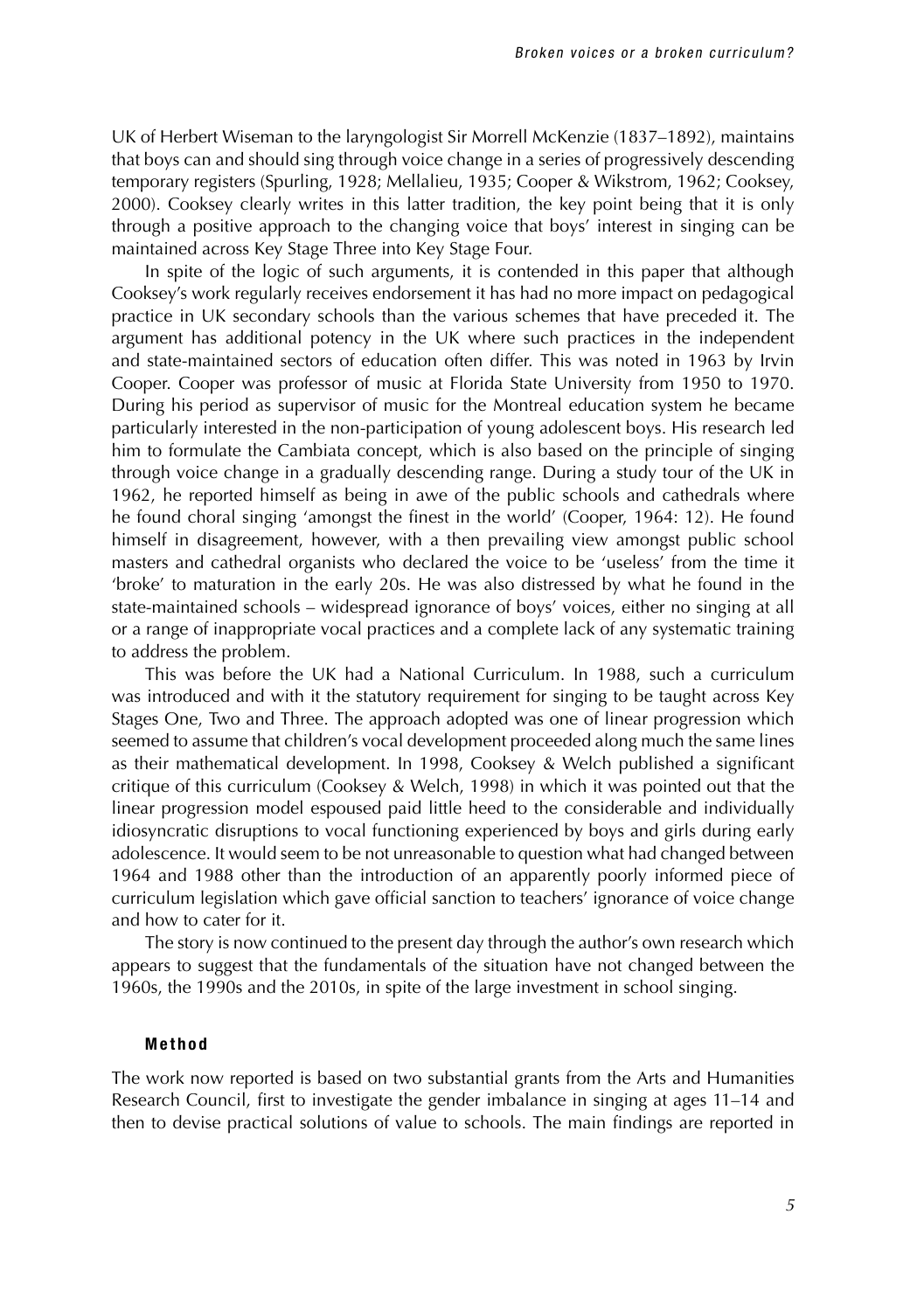detail elsewhere (Ashley, 2008a, 2008b, 2009, 2010). The present paper focuses on a phenomenological approach with 25 secondary schools during a phase of the research which attempted to observe a variety of pedagogical practices and identify those that were successful. It draws out an analysis of the main findings common to the schools and illustrates these with five short, case study vignettes representative of the approaches. The schools visited were located in all four regions of England, in Wales and the Isle of Man. The sampling was purposively constructed to include urban and rural locations across affluent and socially disadvantaged neighbourhoods. The key variable, however, was that of the degree to which boys sung. Some schools were approached on the strength of an existing reputation or recommendation, others through teacher training partnerships supported by a trawl of school websites.

Ethical approval for this work was granted by the full University Ethics Committee which was in accord with the institutional procedure for work involving young people and/or work that might identify unfavourable information. The protocol was derived from the BERA (British Educational Research Association) guidelines which required the fully informed consent of all participants and offered anonymity, the right to withdraw and the right to review data. The granting of approval also required that no covert work would take place, no participants would receive incentives and illegal behaviour, if uncovered, would be disclosed. Consent for work with boys was obtained through a letter circulated to parents by the schools prior to the work. Boys were also provided with a full explanation of the work through an accessible language version of the BERA guidelines and were given opportunities to ask questions or seek clarification from the researcher.

The approach was a mixed methods one, drawing on the work of key authors such as Yin (2009) on case study. The voice (i.e. views) of the school pupils themselves also played a significant role. Construction of case studies was guided by a naturalistic mode of enquiry (Lincoln & Guba, 1985; Bowen, 2009) and an iterative approach to observational evidence and shared theorising between researcher and interviewees (Woodhead & Faulkner, 2000; Alderson, 2003). The concept of 'naturally occurring evidence' describes the attempt to capture what is 'out there' without preconceptions or determining structures held by the researcher. A case study of each school was thus pieced together through interviews with key staff and focus group interviews with pupils employing humanistic phenomenological approaches to the elicitation and interpretation of interview narrative. These data, analysed through thematic coding, were supplemented by surveys of pupils, ethnographic observation during Key Stage Three music lessons and extra-curricular activity, and an analysis of documents describing the schools' musical activities and outputs. Saturation point, the point at which data begin to repeat and no new themes are discovered (Smith & Osborn, 2003; Kendler, 2005; Bowen, 2009), was identified after a relatively small number of cases studies, leading to the eventual selection of five illustrative vignettes representative of the range of pedagogical vocal practice.

#### **Results**

Figure 1 provides a quick overview of the situation uncovered in the 25 schools visited by the author for the research. The categories represented are whether or not class singing is a regular (weekly) feature of the Key Stage Three music curriculum (lessons), whether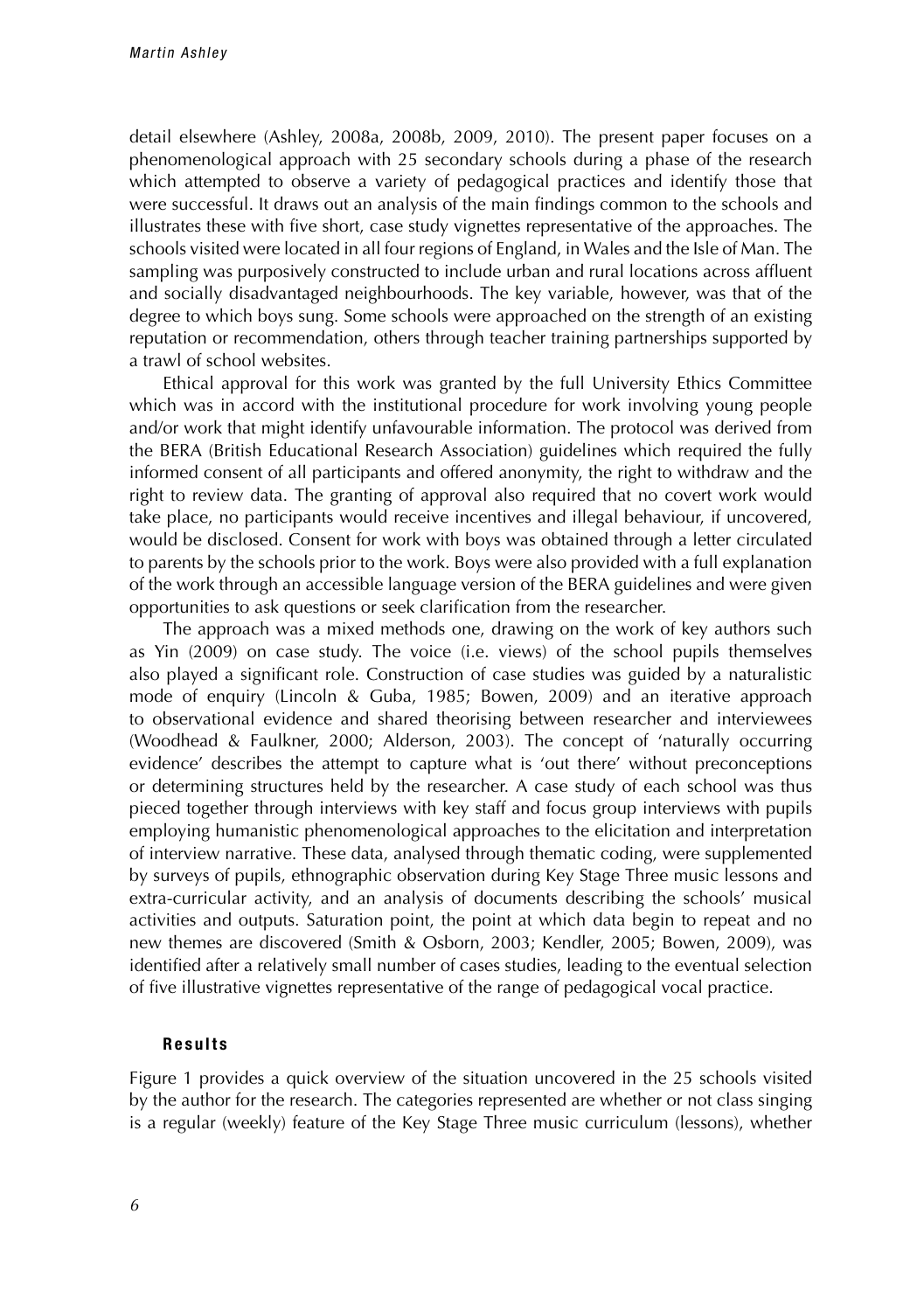

Fig. 1 Boys' singing in 25 UK secondary schools

or not boys aged between 11 and 14 were regularly engaged in extra-curricular singing activities in the modal voice (modal), whether or not boys of that age regularly used their full extended singing range (extended), whether or not single-sex singing opportunities were provided for 11–14-year-olds and finally, whether or not the teachers had heard of research such as John Cooksey's and used it deliberately to inform their practice.

It will be seen that boys' singing in the 11–14 age range was significantly more likely to occur in the independent than the maintained schools. The existence of singing by boys with unchanged or early change stage voices across the sectors was tested using chi square (p > 0.01  $\chi^2$ ), a finding which seems consistent with Cooper's observations during the 1960s. Whether or not the school's Head of Music had heard of the work of John Cooksey, or similar research, had minimal apparent association with the degree to which boys were part of a strong singing culture in either category of school. Tables 2 and 3 summarise data from which the graph was constructed and give further detail on the nature of each school. It will be seen that some of the schools were not co-educational. Thus the provision of single-sex singing opportunities was a deliberate policy only in the schools that educated boys and girls together. The significance of this is developed shortly in the vignettes.

A boy treble choir in which boys sang a full, extended treble (soprano) range until the ages of 12, 13 or 14 (and in a few cases, 15) and then continued to sing either alto, tenor or bass existed in all the independent schools (8, 9, 11, 16, 19, 21). Few examples of comparable practice were found in any of the state secondary schools, the majority of which had no boys singing at all during Key Stage Three (schools 1, 3, 4. 5, 6, 7, 13, 14, 20, 23, 25). The existence or not of a treble section was the most reliable predictor of whether boys sang in any significant numbers in the school. Other indicators of a state of health with regard to boys' participation were the regular inclusion of singing in Key Stage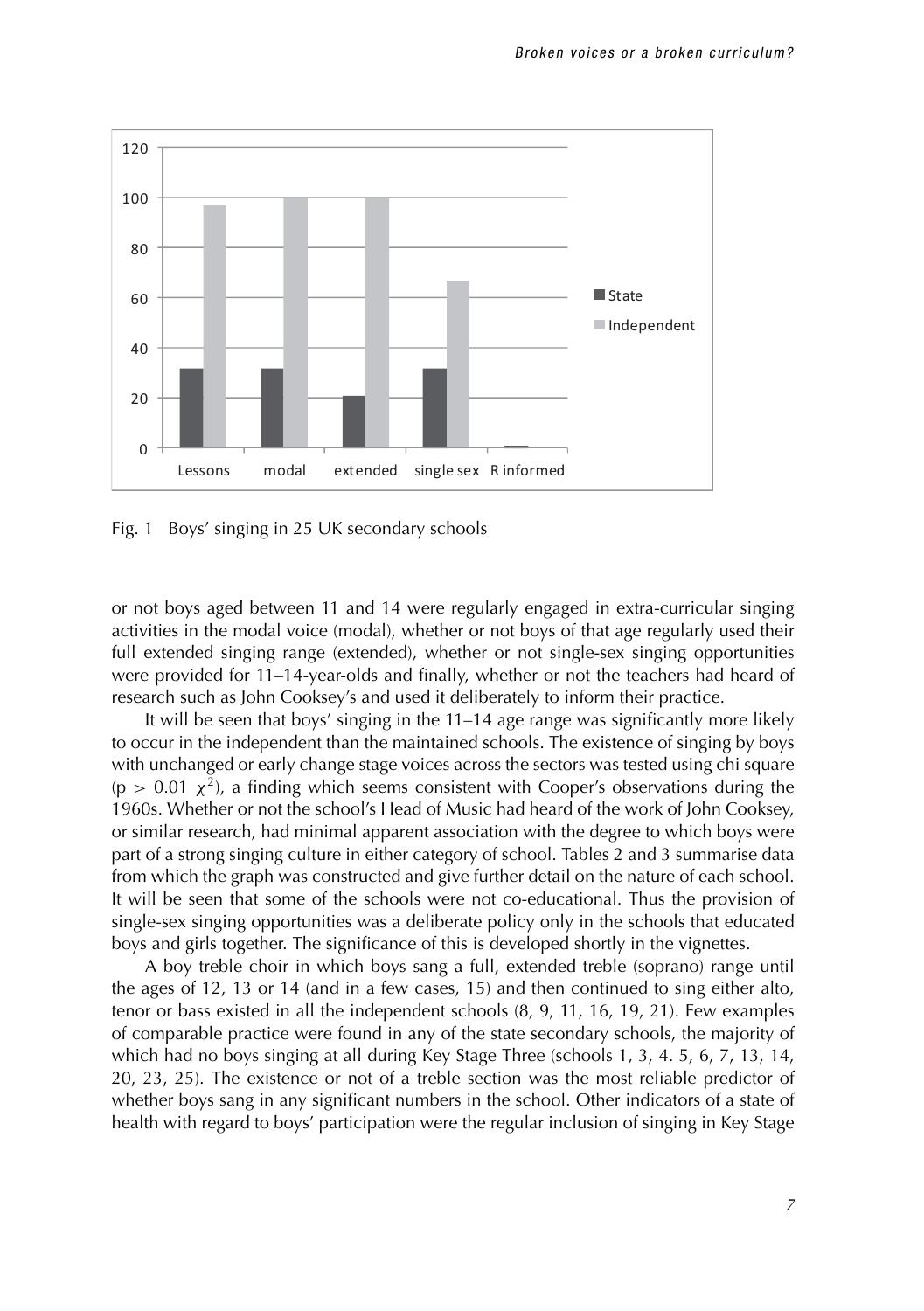| School         |                                                           |       |      |                                    |     | Single |
|----------------|-----------------------------------------------------------|-------|------|------------------------------------|-----|--------|
| No.            | Description                                               |       |      | Sector Lessons Cooksey Trebles Sex |     |        |
| $\mathbf{1}$   | Town performing arts<br>comprehensive, NW                 | maint | Some | No                                 | No  | Yes    |
| $\overline{2}$ | City music specialist<br>comprehensive, SE                | maint | Yes  | No                                 | Yes | Yes    |
| 3              | Inner city comprehensive, SW                              | maint | No   | No                                 | No  | No     |
| 4              | Rural performing arts<br>comprehensive, SW                | maint | No   | No                                 | No  | No     |
| 5              | Town comprehensive, Wales                                 | maint | No   | No                                 | No  | No     |
| 6              | Town comprehensive, Isle of Man                           | maint | No   | No                                 | No  | No     |
| 7              | City performing arts comprehensive,<br><b>SW</b>          | maint | Yes  | No                                 | No  | No     |
| $\, 8$         | Choir school (independent), SE                            | ind   | Yes  | No                                 | Yes | Yes    |
| 9              | Choir School (independent), SE                            | ind   | Yes  | No                                 | Yes | Yes    |
| 10             | Choir School, (academy funded) SW                         | maint | Yes  | No                                 | Yes | Yes    |
| 11             | Choir & Music school (independent)<br><b>NW</b>           | ind   | Yes  | No                                 | Yes | No     |
| 12             | Boys' grammar school (maths and<br>science), SE           | maint | Yes  | No                                 | Yes | Yes    |
| 13             | Boys' comprehensive, South London                         | maint | Some | No                                 | No  | Yes    |
| 14             | Rural business studies<br>comprehensive, NW               | maint | No   | No                                 | No  | No     |
| 15             | Inner city comprehensive, SE                              | maint | No   | No                                 | No  | No     |
| 16             | Co-educational HMC public school,<br><b>SE</b>            | ind   | Yes  | No                                 | Yes | Yes    |
| 17             | Sport comprehensive, Midlands                             | maint | Yes  | No                                 | Yes | Yes    |
| 18             | Rural performing arts<br>comprehensive NW                 | maint | Yes  | Yes                                | Yes | Yes    |
| 19             | Co-educational HMC public school<br>Midlands              | ind   | Yes  | No                                 | Yes | Yes    |
| 20             | Rural science comprehensive NW                            | maint | Some | No                                 | No  | No     |
| 21             | Boys HMC public school, home<br>counties                  | ind   | Yes  | No                                 | Yes | Yes    |
| 22             | Suburban boys' comprehensive, NW                          | maint | No   | No                                 | Yes | No     |
| 23             | Town performing arts<br>comprehensive, NW                 | maint | Some | No                                 | No  | No     |
| 24             | Co-educational comprehensive with<br>choir school (state) | maint | Some | No                                 | Yes | Yes    |
| 25             | Rural MFL comprehensive, NW                               | maint | No   | No                                 | No  | No     |

Table 2 Details of the <sup>25</sup> schools in the study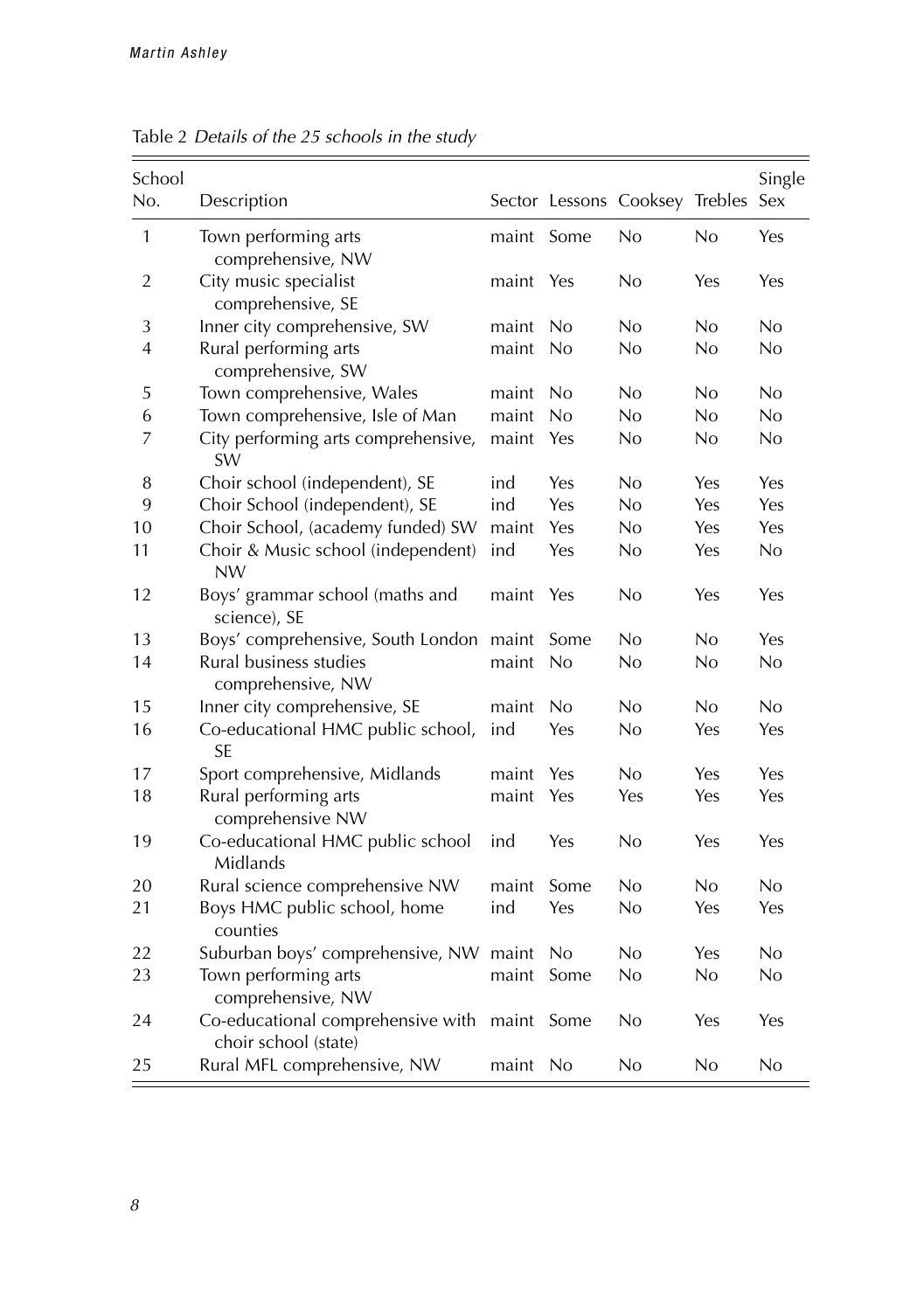| Independent $(6)$ | Maintained (19)   |  |  |
|-------------------|-------------------|--|--|
| $0\%$<br>$100\%$  | 46%<br>32%<br>21% |  |  |
|                   | 100%              |  |  |

Table 3 Distribution of Key Stage Three boys' singing across sectors

Three curriculum music lessons and the availability of single sex extra-curricular singing opportunities.

Schools number 2 and 22 involved Key Stage Three boys with treble voices in singing a repertoire that drew mainly on the lower or modal register. School number 12 (a maintained boys' grammar school) and school number 18 (a coeducational, comprehensive performing arts college) encouraged boys with treble voices to join a chamber choir which required them to sing an extended soprano range, although take-up was not great. Schools 10 and 24, though counted as maintained schools in the analysis, had strong associations with the independent sector. School 10 had been independent until achieving academy status and School 24 maintained an independent junior school in connection with its role in providing choristers for the cathedral whose name it bore. The percentage distribution of boys' access to singing through school in the categories of modal only and extended range across the sectors is tabulated for clarification in Table 3.

Table 3 appears to provide further confirmation of the very different approaches between state-maintained and independent schools. In selecting the five vignettes, only state-maintained schools have been included. These schools do not generally have the level of association with Sassi's School C (the 'English choirboy school') that is encountered in the independent schools and signalled by the presence of boy trebles. It is the variety of choral practice outside the independent school tradition that is most illustrative of the variety of factors associated with boys' participation in choral activity. Some illustration of the co-existence of the two approaches in the same school is provided in the first vignette below, where boy choristers and boys with no exposure to the English choirboy tradition are educated together. The school was formerly independent but became a state funded academy (the term 'academy' refers to an initiative introduced by the 1997–2010 Labour government initially to raise attainment in under-performing schools, but adopted by the new Coalition government as a means of reducing the level of local government control of schools).

#### Vignette One (School 10)

This state-funded school educated the boys of its associated cathedral choir and was keen to promote singing by non-choristers of similar age. Some initial unease by the cathedral's precentor that a rival 'cool' choir would demotivate the choristers proved unfounded. An enthusiastic and charismatic singing leader from the local authority music service was employed to set up a choir of boys not in the cathedral choir and enjoyed considerable success in doing so. The choir's repertoire was mainly music theatre and songs which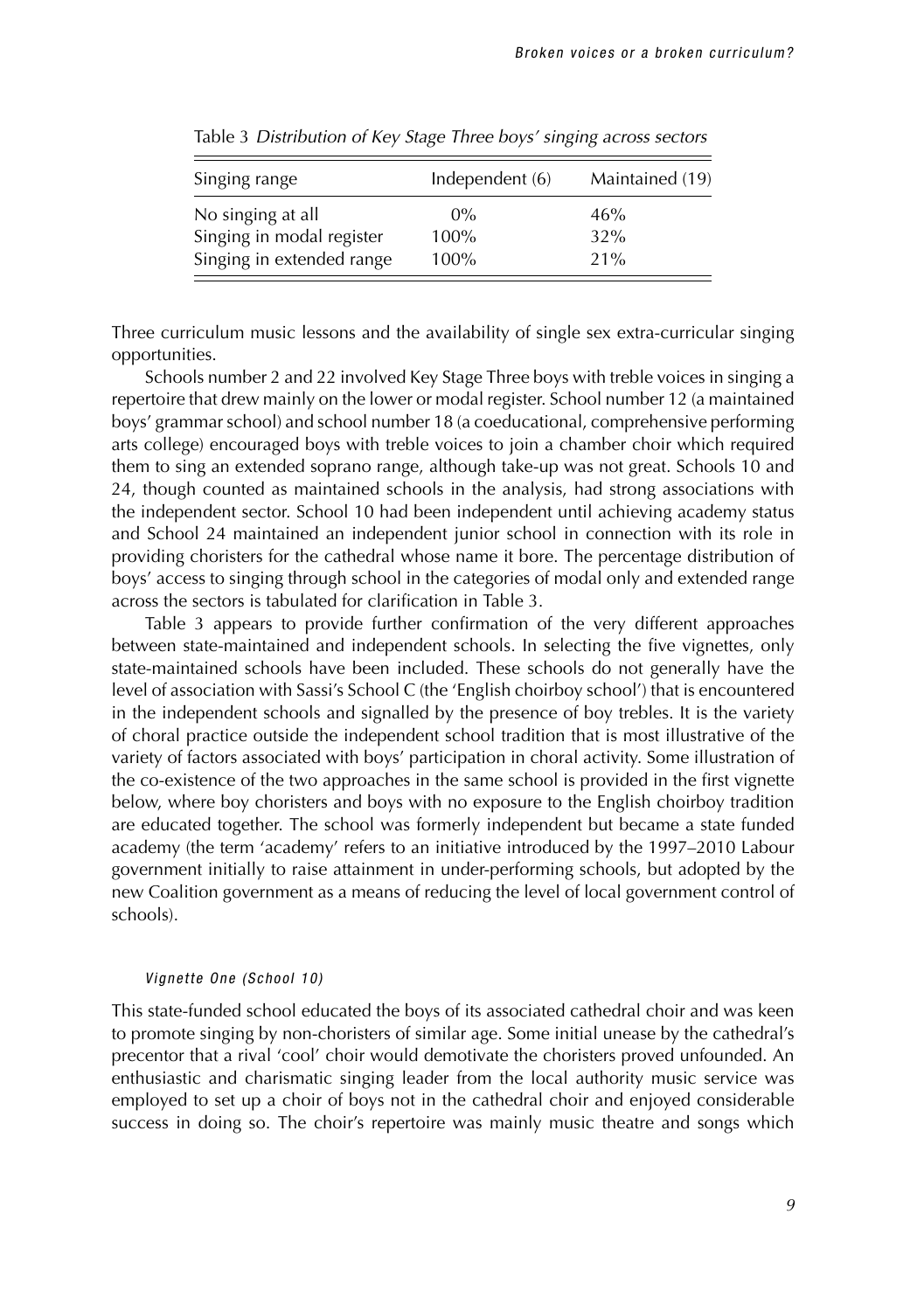proved popular with the 11–13-year-olds such as I'm a Believer (originally a Monkees hit but repopularised by the film *Shrek*). This music leader was aware that, by this age, boys were likely to have begun voice change and recognised the need to pitch songs in slightly lower keys than would have been the case for girls or younger boys. She did not, however, recognise that boys of this age with little singing training would have a limited tessitura. Some of the songs chosen, such as You Raise Me Up, thus had a range which stressed voices untrained to sing outside modal register (a twelfth in the case of this song). Although the choir enjoyed considerable success, both in recruitment and retention of boys and in its reception by the local community, its conductor seemed reluctant to anticipate the need to begin part work in order to retain boys whose voices progressed to later stages of change, or recruit the youngest boys in the school with unchanged voices.

### Vignette Two (School 1)

School Number 1 was a town co-educational comprehensive school, located in a catchment area of mixed social class but with little ethnic mix, almost all the children being white British. It had a performing arts specialism and a reputation for its world music, particularly African singing. The head of music, an advanced skills teacher, was highly regarded within his local authority and determined to encourage boys' singing. To this effect, he set up a boys' rock choir named NFG (Not For Girls). This attracted initially a group of older boys from Y9 upwards. There was some part singing, boys describing themselves as 'alto' or 'tenor' in order to harmonise backing vocals for solo lines. The choir did not recruit the youngest boys in the school, however, and treble voices were not represented. As the choir progressed, this situation became entrenched. The older boys expressed the view that they did not want younger boys spoiling their choir and the leader seemed content to allow this situation to develop.

## Vignette Three (School 2)

This school, located in a prosperous part of the South East, some 25 miles outside London, had an exceptionally large and well-regarded boys' choir, as well as a parallel girls' choir and a number of other choral ensembles. The choir's conductor had founded it from nothing on becoming the school's Head of Music and interviews with boys appeared to suggest that she was very highly regarded as a leader of boys' singing. Membership of the boys' choir reached 160 and was inclusive of all age groups within the school. The youngest boys with mostly unchanged voices (Y7) were well represented. In contrast to Vignette Two, a significant effort was made to promote the older boys as role models for the younger boys, commencing with outreach visits to primary schools. Repertoire was to some degree eclectic with the aim of expanding horizons, but centred upon a staple of music theatre and mainstream popular music such as *I Can See Clearly Now*. There was a limited degree of part singing but the conductor had discovered through her own experience unison singing ranges similar to those described by Cooksey & Welch (1998). Boys with unchanged voices did not therefore extend their vocal compass across the full treble range in this choir.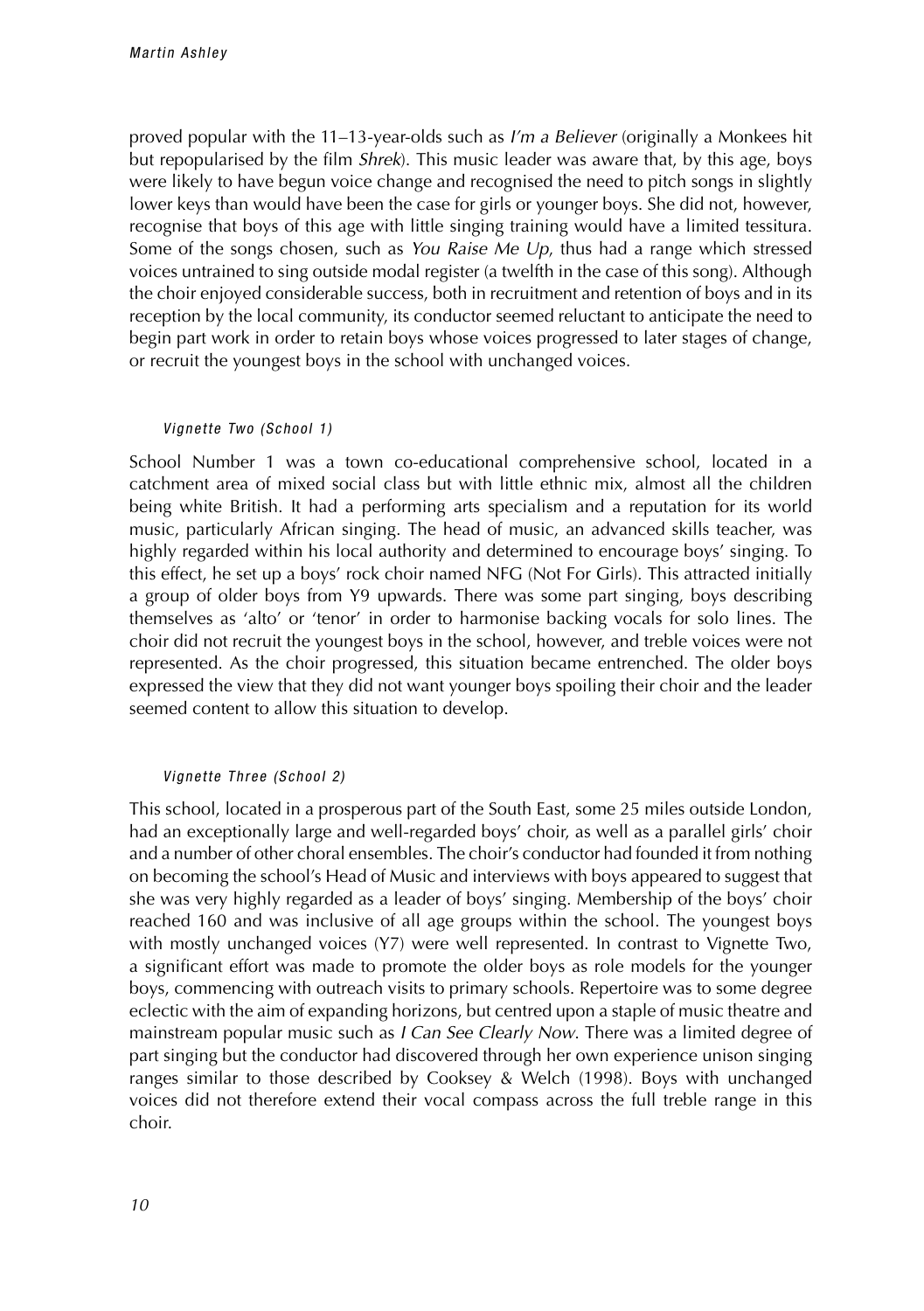#### Vignette Four (school 18)

This was the only school that actively applied Cooksey's work. It was a co-educational comprehensive school with performing arts as a specialism situated in a largely white community of skilled working class background, and possessing a strong music department. The Head of Music, who was knowledgeable about choral technique, had come to know of Cooksey's work through his own interest and reading. The majority of secondary music teachers in the UK first undertake a subject degree and then complete a further year's training in pedagogy, known as the PGCE (Post Graduate Certificate of Education). Research findings on boys' voices had not been part of this teacher's PGCE or any subsequent inservice training. A colleague with similar interests also supported him as accompanist. The pedagogical practice, after Cooksey, was regularly to assess the speaking pitch of the boys' voices and allocate them to matching singing parts. Finding a paucity of UK published music that would appeal to English boys, this teacher had devoted considerable amounts of time to creating his own part arrangements for changing voices. The choir was able to sing these arrangements with confidence, the dominant tone being that of boys in midvoice rather than high treble.

#### Vignette Five (school 13)

School number 13 was a non-selective 11–16 Catholic boys' school in South London, serving a predominantly Black African community. All but one of the boys in the choir (a Puerto Rican) were of Black African or African-Caribbean heritage. Although sponsored by the Roman Catholic Church, the dominant faith in the school was Adventist and this is likely to have been a contributory factor to the popularity of gospel singing and the degree to which this was accepted by the boys. The choir was taught by a white, female, classically trained peripatetic teacher. This teacher was highly committed to the choir's success and knowledgeable about vocal technique in general, though unaware of Cooksey's work. Boys were observed to participate in relatively sophisticated vocal warm-ups and exercises that required a specialist knowledge of singing and voice production. The organisational practice in the school was to limit membership of the choir to boys in Y8 and above. The youngest boys who were most likely to have unchanged voices were thus excluded and the procedure justified on the grounds that the boys would have a year to settle in the school and come to appreciate the choir as something to aspire to. The choir harmonised freely in the gospel style and boys talked readily and comfortably about being soprano and moving to tenor when their voices 'broke'. The soprano range however was well within the compass of the stage 2 voice, by virtue of the repertoire and style of gospel singing rather than a deliberate choice in relation to a choral scheme such as that of Cooksey.

#### **Discussion**

Possibly the most striking feature of the above results is the difference between the statemaintained and the independent schools. The use of boy treble voices appears to be associated in the independent schools with a stronger choral tradition which leads to the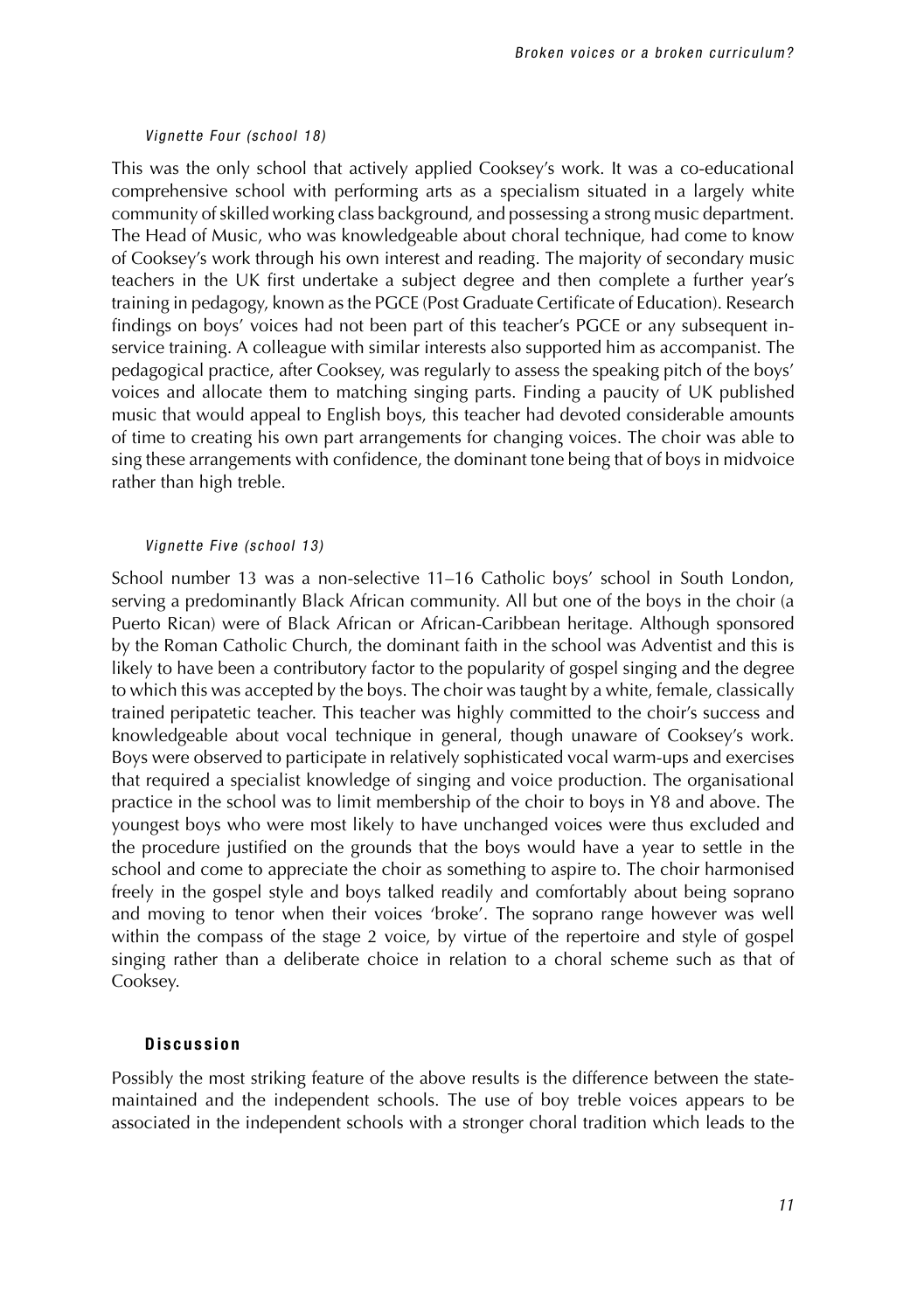progression of boys to alto, tenor and bass parts after voice change. Of arguably equal significance is the fact that this happens in the independent schools without reference to research such as that of John Cooksey. Many independent schools have clear links to the English choirboy school approach. This might be directly through their role as choir schools attached to cathedrals (Schools 8–11 and 24) or their emulation of the cathedral tradition in their own chapels (Schools 16, 19 and 21). These schools often take former cathedral choristers as music scholars, and may be staffed by teachers who themselves were once choirboys or studied in universities with strong choral traditions associated with the English choirboy school.

Approaches such as those described by Sassi as 'School A' and 'School B' have strong associations with educators working in the American middle or junior high schools who sought to maintain the interest of young adolescent males in singing through research. These bodies of vocal research and practice have largely arisen in response to systematic reflection on the reluctance of boys to sing through voice change (Koza, 1992). Arguably, such matters are not perceived as priorities in the English independent schools because boys do sing. In addition to a wide range of singing opportunities including music theatre, the majority of these schools maintain chapels where boys with newly changed emerging baritone voices 'roar' out traditional hymns

The boys totally outsing the girls in chapel. They really roar.

(Public School Director of Music 16)

Boy trebles progress to alto, tenor or bass parts as thought appropriate by the Director of Music and there is little apparent need for Cooksey's work. Indeed, some directors of music could be sceptical of it, perhaps perceiving it as a threat to their boy treble tradition. For example:

In September I had 21 boys aged between 13 and 15 singing treble. There are now 19 because a couple couldn't sing any more. We usually end up with around a dozen by June, but they are that much stronger and more experienced, so there is no adjustment to the balance of the choir ... A lot of rubbish is talked about damage to their voices by still singing treble. All eight of my singing teachers encourage this robust approach! If the boy finds it uncomfortable (or painful) to sing, then of course he must stop.

(Public School Director of Music 21)

In another of the schools, which educated the boys of a cathedral choir, there had been active conflict when a newly appointed singing teacher had informed several members of the cathedral choir that they should no longer be singing treble. This would appear to illustrate that rigid application of the Cooksey scheme does not sit comfortably with established English choral practice. Contrary to Cooksey's insistence on the term 'change' an enduring belief that boys' voices 'broke' was found to be near universal in the independent schools studied. Boys and staff equally referred regularly to voices 'breaking' as the crucial time when boys ceased to be trebles. These schools did not generally have the motivation to question this belief since their established choral practice appeared highly successful, producing what Cooper had described in 1964 as 'some of the finest choral singing in the world'.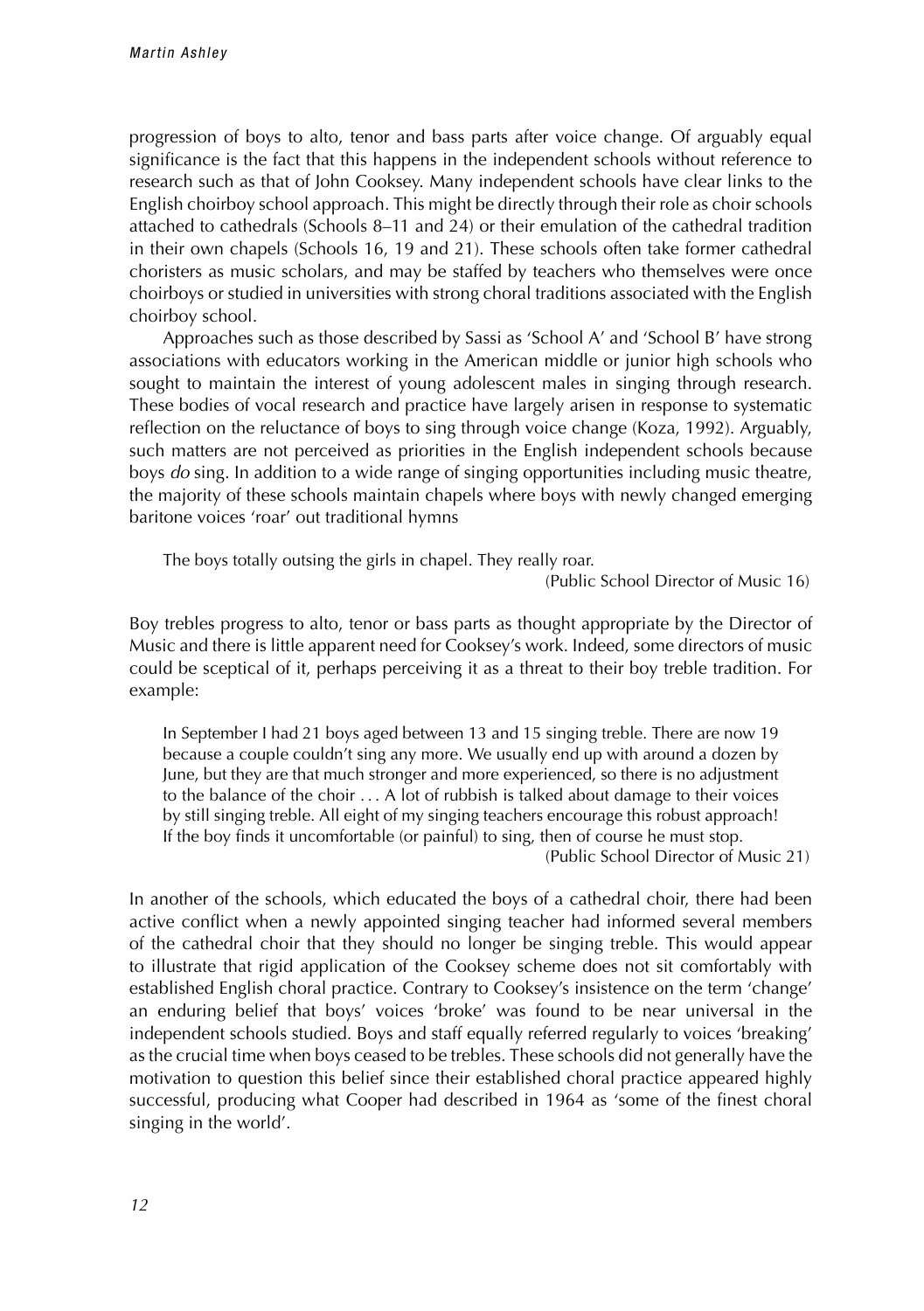The state-maintained schools seldom drew on any of the three established approaches to boys' singing. Those that had been successful invariably had a prominent member of the music department who was charismatic, inspirational, committed to the boys and admired by them as a strong leader. It was very difficult to separate such intangible or 'magic' personal qualities from what might be learned about vocal pedagogy and transferred to other schools. Transferable factors common to the successful schools appeared to be:

- 1. A commitment supported by senior management to providing single-sex singing opportunities for boys, whenever possible at times that did not clash with sporting commitments.
- 2. A robust approach to singing as a core part of the Key Stage Three class music curriculum, with a 'this is what we all do here' attitude.
- 3. Use of a singing range appropriate to voices in the earlier stages of change (Cooksey 1–3), sometimes referred to as 'cambiata'.

It is the third point that is of most direct relevance to the present discussion. It was clear that, with the exception of Vignette 4, the teachers had discovered for themselves a singing range that worked well with the boys. This was not the result of a systematic familiarity with research findings either through initial or in-service training or with former experience as a choirboy as in the independent schools. It appeared to be more of a simple determination to make things work for boys through empathy. For example, the teacher in Vignette Three included the following advice in a pack issued in support of a 'Boys Will Sing' training day organised in association with SingUp:

Think like the age group/gender that you wish to inspire.

This was consistent with the author's interviews with the boys at the school which indicated very clearly their high regard for the way she and her colleague understood and supported them. One boy also showed a surprising insight into a key quality of leadership:

In other schools, teachers are scared in case they do it and no boys come.

Whilst Cooksey's work provides detailed research evidence about voice change, the operative success factor in this teacher's pedagogical practice appeared to be a fearless belief in boys' singing combined with an ear that was sensitive to boys' vocal difficulties. Also important was the disposition to work out vocal solutions even though this involved the time-consuming creation of arrangements. The teacher in Vignette Four, through his actual knowledge of Cooksey's work, was perhaps even more aware of the need to have sufficient commitment to create his own arrangements in the face of indifference or scepticism shown by publishers:

We have a whole host of arrangements written for the boys' choir at (School 18) which do just that. We use a three-part model (Treble/Alto Tenor/Baritone Bass.) where the middle part has a limited range so that it can be sung by boys whose voices are in the Cambiata ranges. I have had conversations with publishers about these, but in order to get them out there, they need proof that they work in places other than (School 18).

The teacher in Vignette One expressed a similar commitment to boys' success, also recognising the need to adapt and transpose so that the boys could sing comfortably. Most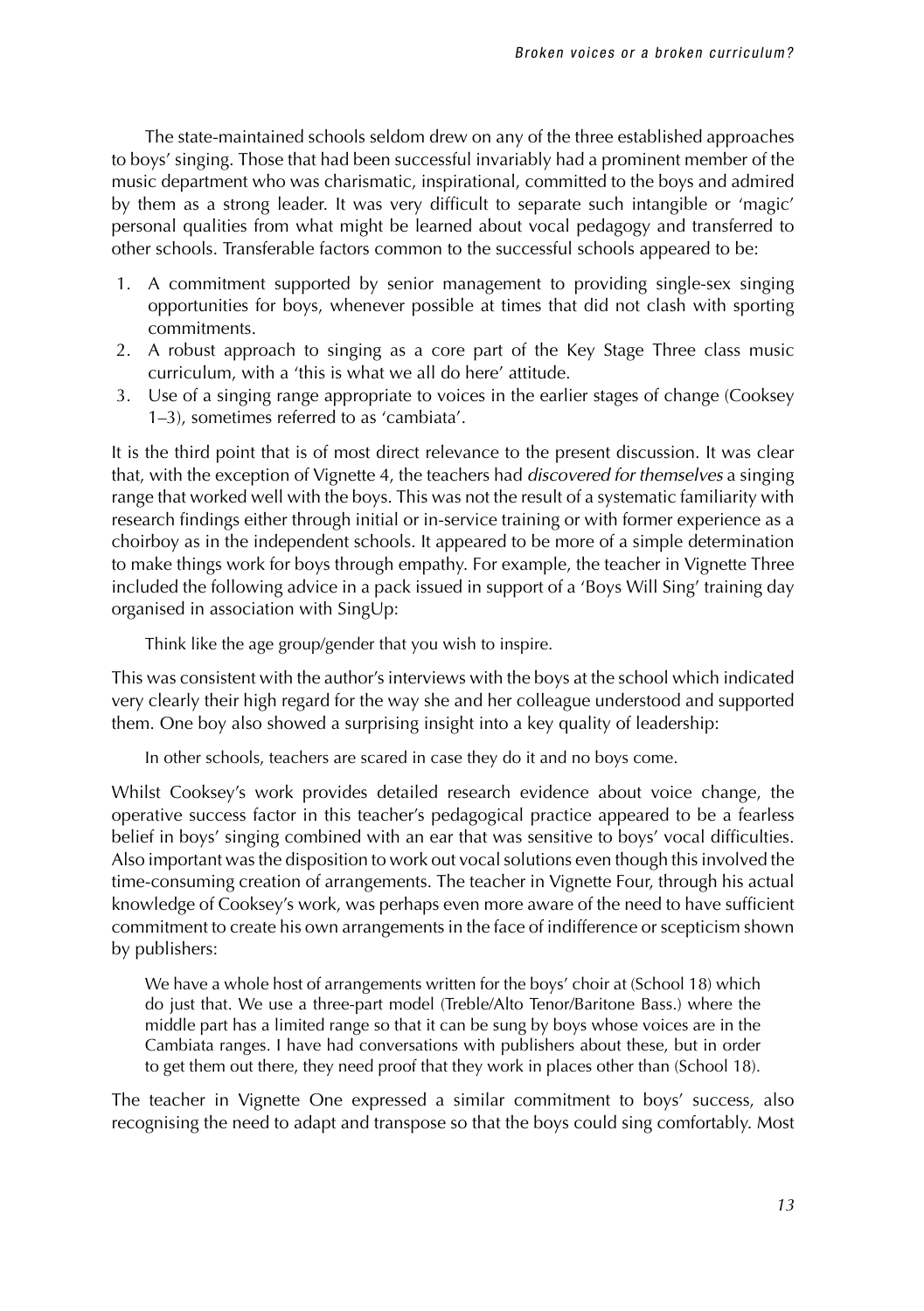prominent in the interview, however, was her recognition of the nature of the exuberance of boys in the lower forms of secondary school and the need for an enthusiast to work out from experience how to manage it:

There's something really special about pre-teen boys, I think ... they still have that sense of fun and wanting to be excited and inspired by things. Boys love singing but are easily embarrassed. You have to find your own ways for them to get through that.

Vignettes Three and Five were slightly different in that, though the teachers were keen to promote singing as an activity for boys, they placed less of a premium on the singing of the younger boys with unchanged voices. The gospel tradition in Vignette Five lent itself to a flexible approach to part singing which did not demand the highest range. Interviews with boys in this school revealed an acceptance that progression from 'soprano' to tenor or bass was a normal part of choir life, although there was some distaste for 'opra' (sic). By this was meant any form of sustained, melismatic vocal phrasing at a high pitch. The gospel tradition offered both an avoidance of what many boys appeared to regard as 'unnaturally' high singing and the opportunity to engage in some movement, also found to be a motivator of boys in Vignette One. The belief that a 'rock choir' would be the best way to motivate boys in Vignette Three appeared to lead to the exclusion of the younger boys. Earlier research by the author demonstrated significant awareness across the 11–14-year-old age group of genre appropriateness, the voice in earlier stages of change being considered inappropriate for rock music (Ashley, 2009: 136–137). Boys in this school were attracted to the rock choir once their voices had completed the earlier stages of change much as this research predicted.

Thus a final key difference between state-maintained and independent schools that emerges in the vignettes is the absence from the state schools of the high treble line that characterised the classical choral singing in the independent schools. Even boys with unchanged voices sang in the lower part of their range in the state schools. Importantly, it was found in the schools where boys did not sing that there was little awareness that boys aged around 12 or 13 even had a transitory singing range. The teachers were unaware of the unique sound of such voices correctly matched to appropriate music, and the motivating effect this has on boys who do not want to 'sound like girls'. Although this could be interpreted simply as a result of the lack of contact with the relevant research, this paper appears to demonstrate that it is mainly a lack of willingness to look beyond an easy capitulation to media stories such as The Choir, Boys Don't Sing. Teachers who were successful in motivating boys were all characterised by a rejection of this message and a discovery for themselves of what appeared to work. One maintained school went further to attempt a higher level of vocal quality through the systematic application of Cooksey's work. The independent schools often appeared to believe that they were already successful.

## **Conclusion**

The OFSTED report Making More of Music, in addition to its criticisms of boys' singing at Key Stage Three, draws attention to the isolation in which many secondary music teachers continue to work (OFSTED 2009: 37). It is odd that secondary music teachers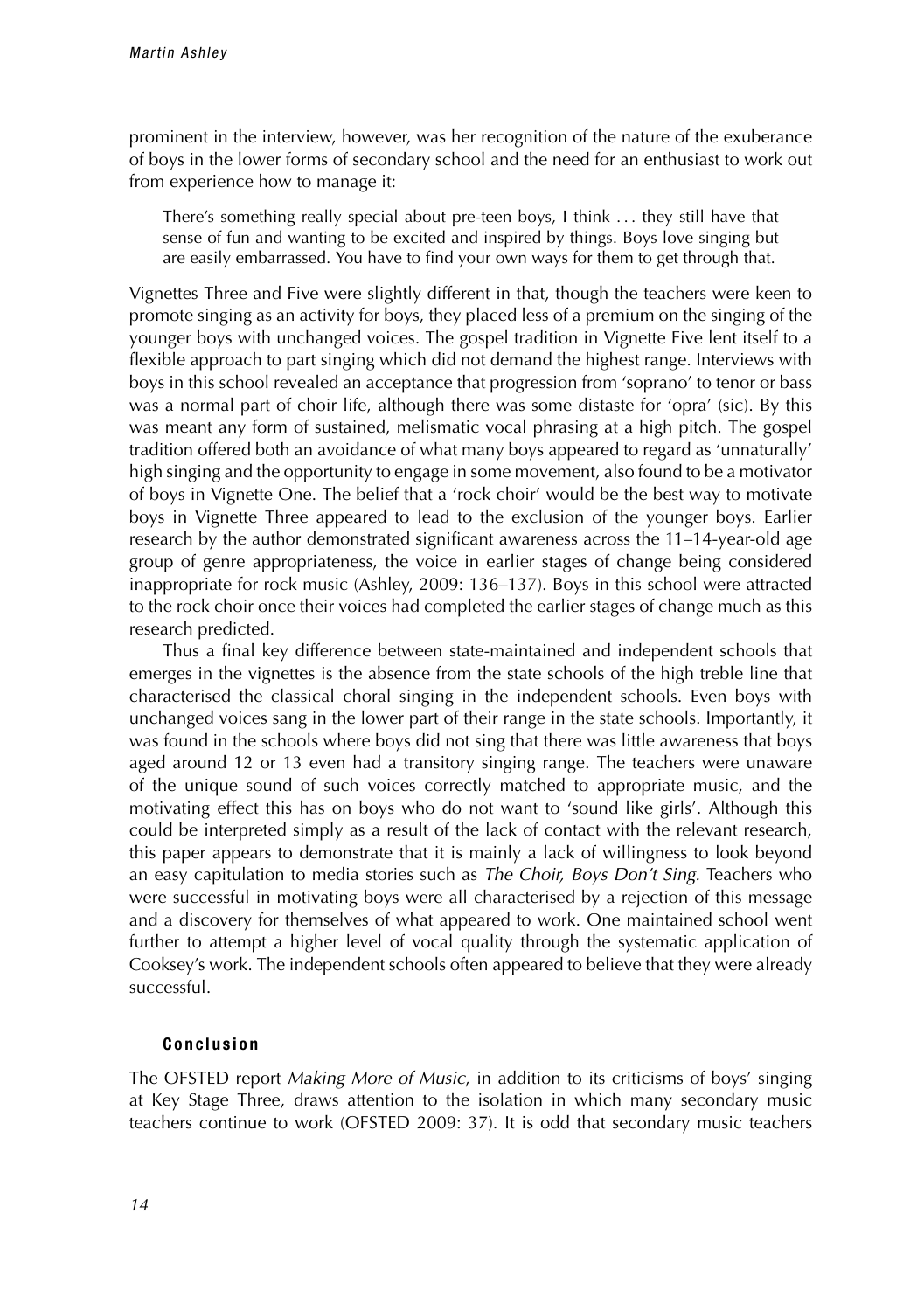work in such isolation when the general climate of recent years in England has been one of micro-management by government, national strategies for core subjects, a national music manifesto, a national programme for primary school singing and, since the election of the coalition government, an emergent national music plan. The main task of this paper has been to promote reflection on why it is that well-regarded research which promises to go some way to solving a perplexing and widely reported problem is so little taken up by the practitioner community. There is, perhaps, an implicit criticism of those institutions that hold the responsibility of making relevant knowledge available to practitioners. This has not, however, been the main thrust of the discussion. What seems to stand out is the very fact that a small number of exceptional and inspirational teachers do work in isolation to achieve results in their own idiosyncratic ways. The status quo is maintained as much by the failure to make the work of these teachers more widely known within teacher development circles as it is by the populist discourse that it's not worth trying because 'boys don't sing'.

Whether or not the pedagogy of already successful teachers might be further improved through greater knowledge of work such as Cooksey's is debatable. The balance of probability is that it might, given the reluctance to introduce more widespread part singing or to cater for boys in the earlier stages of voice change. The far larger question is that of whether any impact might be made upon a soundscape bereft of Key Stage Three boys' voices. Might teachers who currently regard the task as largely impossible revise their opinions? It had been the optimistic hope at the outset of the knowledge transfer phase of the research that such an impact might be achieved. Continued sober reflection during the post-research phase, however, has toned this down. All the case studies of successful practice as well as all the case studies of schools where boys do not sing serve simply to confirm what had been an intuition at the outset – that the most significant variable is the charisma, passion and leadership quality of the individual teacher. The conclusion is that research needs to devote more attention to the examination of such factors in the practice of successful teachers. There is also clearly a significant task to be undertaken in linking the findings of the teachers who had discovered things for themselves to the findings of major research projects such as Cooksey's.

#### **References**

ALDERSON, P. (2003) Listening to Children: Children, Ethics and Social Research. London: Barnardo's.

- ASHLEY, M. (2008a) Boyhood melancholia and the vocal projection of masculinity. Thymos: Journal of Boyhood Studies, **2**, 26–39.
- ASHLEY, M. (2008b) Teaching Singing to Boys and Teenagers: the Young Male Voice and the Problem of Masculinity. Lampeter: Mellen.
- ASHLEY, M. (2009) How High Should Boys Sing? Gender, Authenticity and Credibility in the Young Male Voice. Aldershot: Ashgate.
- ASHLEY, M. (2010) Slappers who gouge your eyes: vocal performance as exemplification of disturbing inertia in gender equality. Gender and Education, **22**, 47–62.
- BARHAM, T & NELSON, J. (1991) The Boy's Changing Voice: New Solutions for Today's Choral Teacher. New York: Alfred.
- BOWEN, G. (2009) Naturalistic inquiry and the saturation concept: a research note. Qualitative Research, **8**(1), 137–152.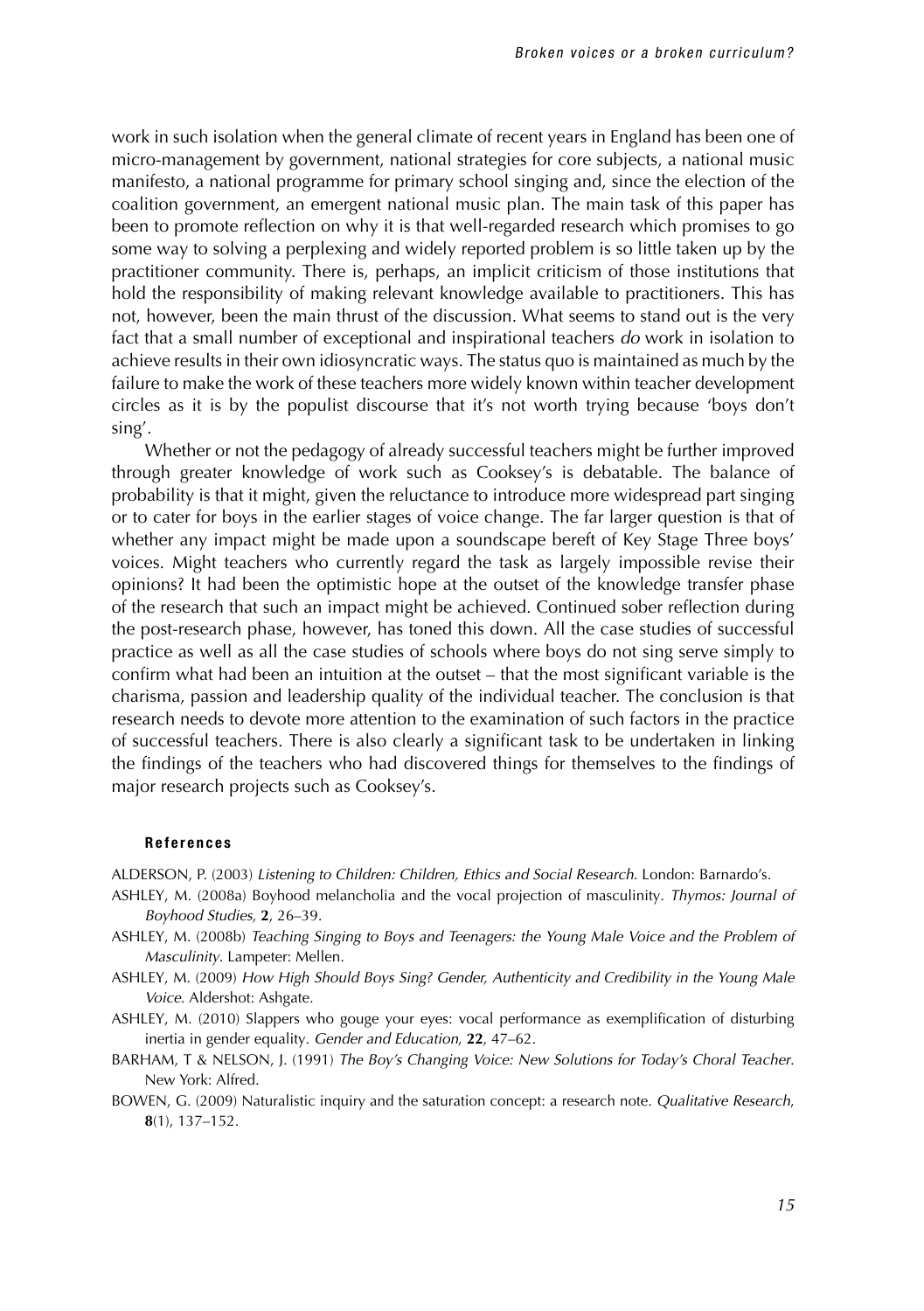COOKSEY, J. (1993) Do adolescent voices 'break' or do they 'transform'? Voice, **2**, 15–39.

- COOKSEY, J. (2000) Voice transformation in male adolescents. In L. Thurman & G. Welch (Eds.), Bodymind and Voice – Foundations of Voice Education, pp. 718–738. Iowa City, IA: The VoiceCare Network.
- COOKSEY, J. & WELCH, G. (1998) Adolescence, singing development and national curricula design. British Journal of Music Education, **15**, 99–119.
- COOPER, I. (1964) A study of boys' changing voices in Great Britain. Music Educators Journal, (November– December), 110–118.
- COOPER, I. & WIKSTROM, T. (1962) Changing voices. Music Educators Journal, **48**(4), 148–151.
- DAMSON, I. (1936) The boys who did not sing. Music Educators' Journal, **23**, 41–43.
- FINN, W. (1932) The Art of the Choral Conductor. Volume 1: Choral Technique. Boston, MA: C.C. Birchard.
- FORUCCI, S. (1957) The crime against the singer. Music Educators Journal, **43**, 93–94.
- GRACE, H. (1916) A choir problem of today. The Musical Times, **57**, 367–369.
- HANLEY, B. (1998) Gender in secondary music education in British Columbia. British Journal of Music Education, **15**, 51–69.
- HARRISON, S. (2009) Male Voices: Stories of Boys Learning through Making Music. Camberwell, Vic.: ACER Press.
- HENLEY, D. (2011) Music education in England: a review for the Department for Education and the Department for Culture, Media and Sport, DfE-00011-2011.
- ISAACS, J. (director) (2006) The Choir: Boys don't Sing. London: BBC [Television broadcast].
- JACKSON, C. (2003) Motives for 'laddishness' at school: fear of failure and fear of the 'feminine'. British Educational Research Journal, **29**, 583–598.
- JOYCE, H. (2005) The Effects of Sex, Age and Environment on Attitudes to Singing in Key Stage Two. Master's dissertation. Institute of Education, University of London.
- KENDLER, H. (2005) Psychology and phenomenology: a clarification. The American Psychologist, **60**, 318–324.
- KILLIAN, J. & WAYMAN, J. (2010) A descriptive study of vocal maturation among male adolescent vocalists and instrumentalists. Journal of Research in Music Education, **58**(1), 5–19.
- KOZA, J. (1992) The missing males and other gender related issues in music education, 1914–1924. Journal of Research in Music Education, **41**, 212–232.
- LECK, H. (2009) The boy's expanding voice: take the high road. Choral Journal, **May**, 49–60.
- LINCOLN, Y. & GUBA, E. (1985) Naturalistic Enquiry. London: Sage.
- MELLALIEU, W. (1935) The Boys' Changing Voice. Oxford: Oxford University Press.
- MCKENZIE, D. (1956) Training the Boys' Changing Voice. New Brunswick: Rutgers University Press.
- OFSTED (2009) Making More of Music: an Evaluation of Music in Schools. Office for Standards in Education report 2005/08, 080235.
- PHILLIPS, K. (1996) Teaching Kids to Sing. New York: Schirmer Books.
- POPE, A. (Director) (1985) The Treble. Cardiff: BBC Wales [Television broadcast].
- SASSI, S. (2009) Effects of Vocal Registration Training on the Vocal Range and Perceived Comfort of the Adolescent Male Singer. Doctoral thesis. State University of New Jersey.
- SMITH, J. & OSBORN, M. (2003) Interpretive phenomenological analysis. In J. Smith (Ed.), Qualitative Psychology, pp. 51–80. London: Sage.
- SPURLING, C. (1928) The boys' voice. The Dominant (December).
- STUBBS, G. (1888) Practical Hints on the Training of Choir Boys. New York: Novello.
- SWANSON, F. (1961) The proper care and feeding of changing voices. Music Educators Journal, **48**, 63–67.
- VIGGIANO, F. (1941) Reaching the adolescent who thinks it's sissy to sing. Music Educators' Journal, **27**, 62–63.
- WELCH, G., HIMONIDES, E., PAPAGEORGI, J., SAUNDERS, T., RINTA, C., STEWART, C., PRETI, J., LANI, M. V. & HILL, J. (2009) The National Singing Programme for primary schools in England: an initial baseline study. Music Education Research, **11**, 1–22.